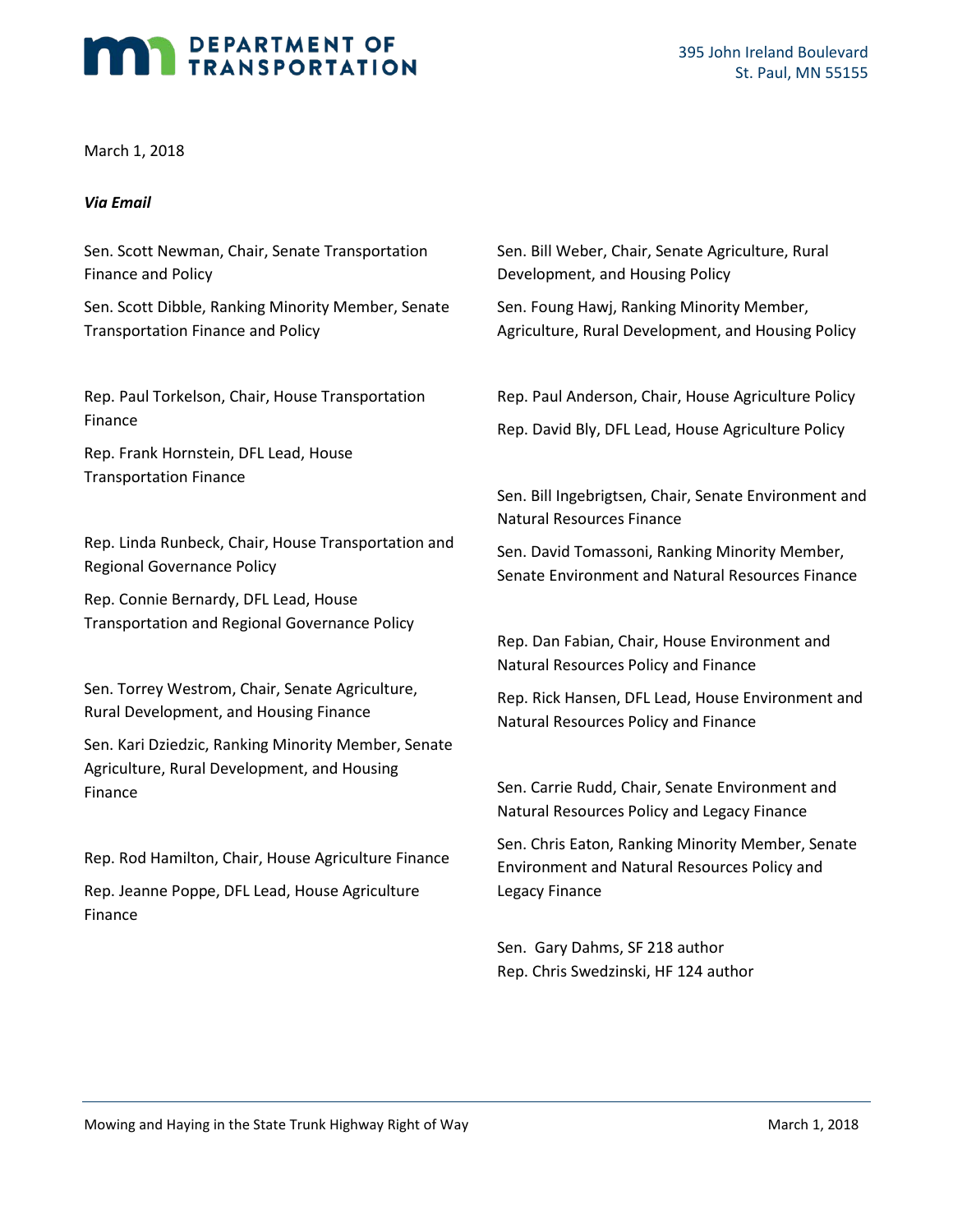RE: Recommendations for Changes to MnDOT's Permitting Process for Mowing and Haying in State Highway Right of way

## Dear Legislators:

This letter is in response to legislation passed during the 2017 session in which the Minnesota Legislature established a moratorium on enforcing permits to mow or bale hay in the right of way of a trunk highway. This legislation also required the commissioner of transportation to recommend to the legislature the establishment of a permit or notification system to mow or hay in the trunk highway right of way [\(Laws of Minnesota 2017,](https://www.revisor.mn.gov/laws/?year=2017&type=0&doctype=Chapter&id=15)  [Chapter 15, Section 1\)](https://www.revisor.mn.gov/laws/?year=2017&type=0&doctype=Chapter&id=15).

The Legislature outlined specific elements to be included in the recommendations, including:

- Ease of permit application or notification
- Frequency of permits or notification
- Priority given to the owner or occupant of private land adjacent to a trunk highway right of way
- Determination of authority to mow or hay trunk highway right of way in which adjacent land is under the jurisdiction of the state or a political subdivision
- Recognition of differences in the abundance of wildlife habitat based on geographic distribution throughout the state

The legislation required the recommendations to be developed with input from agricultural and environmental groups. The Minnesota Department of Transportation convened a stakeholder group between Aug. 2017 and Jan. 2018 to review challenges with permitting mowing and haying as it relates to the various interests in the right of way. MnDOT also held nine public listening sessions and collected feedback in multiple formats (on its website, by email, mail and verbally) from across the state to learn the public's opinion on the issue and potential future legislation.

The following are the recommendations based on stakeholder group feedback and public engagement.

## **Ease of Permit Application or Notification**

## *Application:*

- Updated permit application system in 2017 to provide an online electronic permit submission;
- Continue to allow applicants to download the permit application form from MnDOT's website and print it, fill it out and mail it to MnDOT; and
- Continue to provide in-person permit application assistance in the district offices.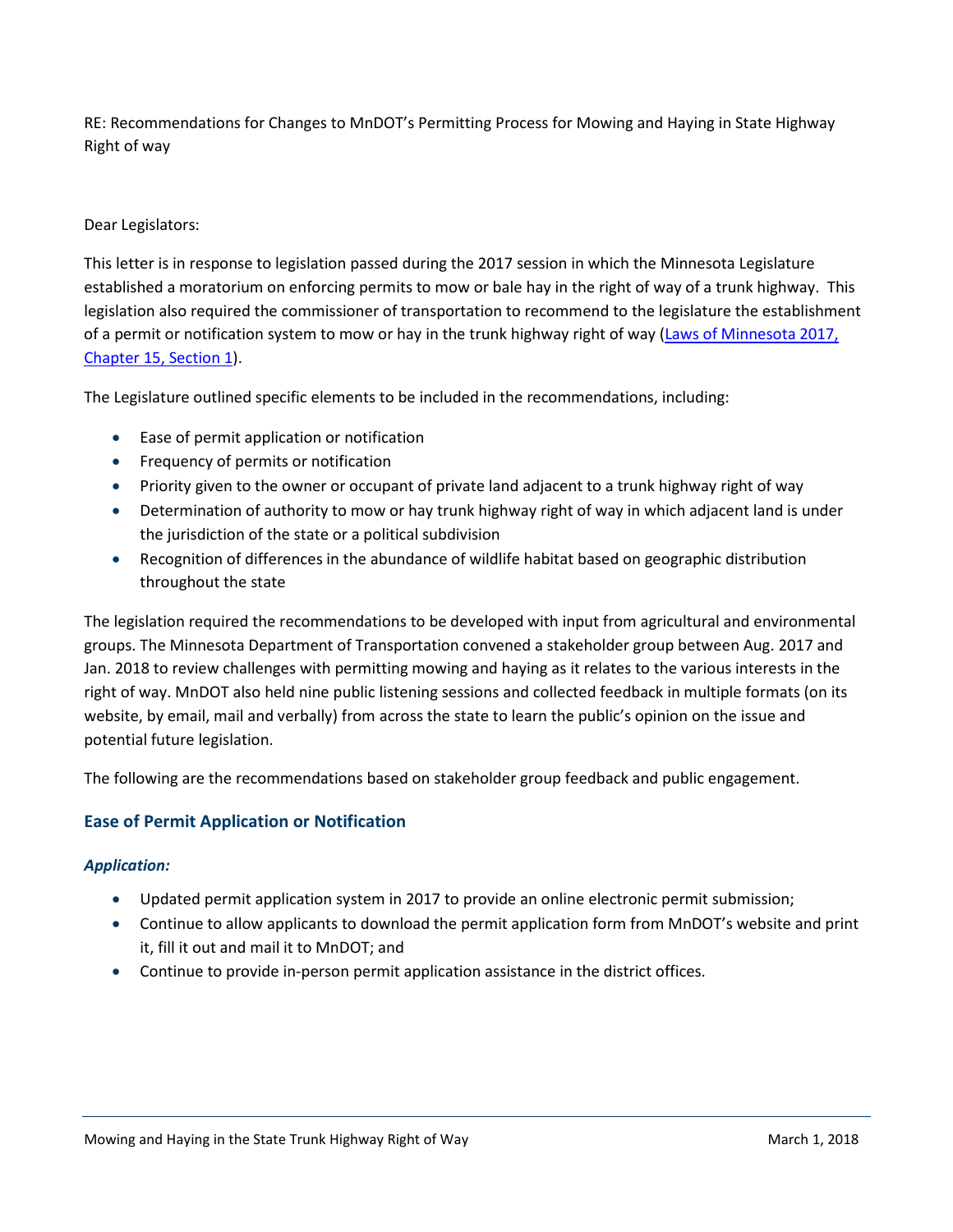#### *Insurance:*

- Removed the requirement to designate the State of Minnesota as the third party insured<sup>[1](#page-2-0)</sup>; and
- Modified minimum insurance requirement to reflect change from mandatory to recommended minimum limit of \$1 million in coverage per occurrence.<sup>1</sup>

## *Security Deposit:*

• District staff will continue to set or waive the refundable security deposit as appropriate.

## *Safety Requirements:*

- Retain high-visibility vest (or shirt) requirement for individuals in the right of way when not operating farm equipment, vehicle, or implement of husbandry. MnDOT to provide a vest if needed;<sup>1</sup>
- Retain vehicle/equipment light requirement (previously changed from a strobe light to a flashing amber light of a type approved by the Commissioner of Public Safety, as they are readily available and less expensive);<sup>1</sup> and
- Require all vehicles to operate consistent with safety and visibility requirements of Minnesota Law.

## *Mowing without haying of right of way vegetation in an area traditionally maintained as lawn by private landowners:*

- Propose additional language t[o Minn. Stat. 160.232](https://www.revisor.mn.gov/statutes/?id=160.232) to excuse an abutting landowner, or authorized designee of an abutting landowner, from the requirement of obtaining a permit when the landowner desires to mow the right of way vegetation immediately adjoining that landowner's lawn, house, or building for purposes of routine lawn maintenance;
- Propose additional language to [Minn. Stat. 160.232](https://www.revisor.mn.gov/statutes/?id=160.232) to describe the responsibilities, requirements and liability one is accepting by mowing without haying in the right of way as described in the immediately preceding recommendation; and
- Educate individuals about reasonable amounts of mowing without a permit.

# **Frequency of Permits or Notification and Priority Given to the Owner or Occupant of Private Land Adjacent to a Trunk Highway Right of way**

## *Abutting Landowner/Designee Permit Applicant:*

• Develop and use a long-term permit. Following permit issuance, abutting landowner may renew annually by communication with MnDOT, contingent on continuous ownership of the land and subject to MnDOT's right of reasonable revocation.

<span id="page-2-0"></span> $1$  Denotes a change implemented prior to or during the 2017 legislative session on the basis of informal stakeholder engagement and government entity feedback.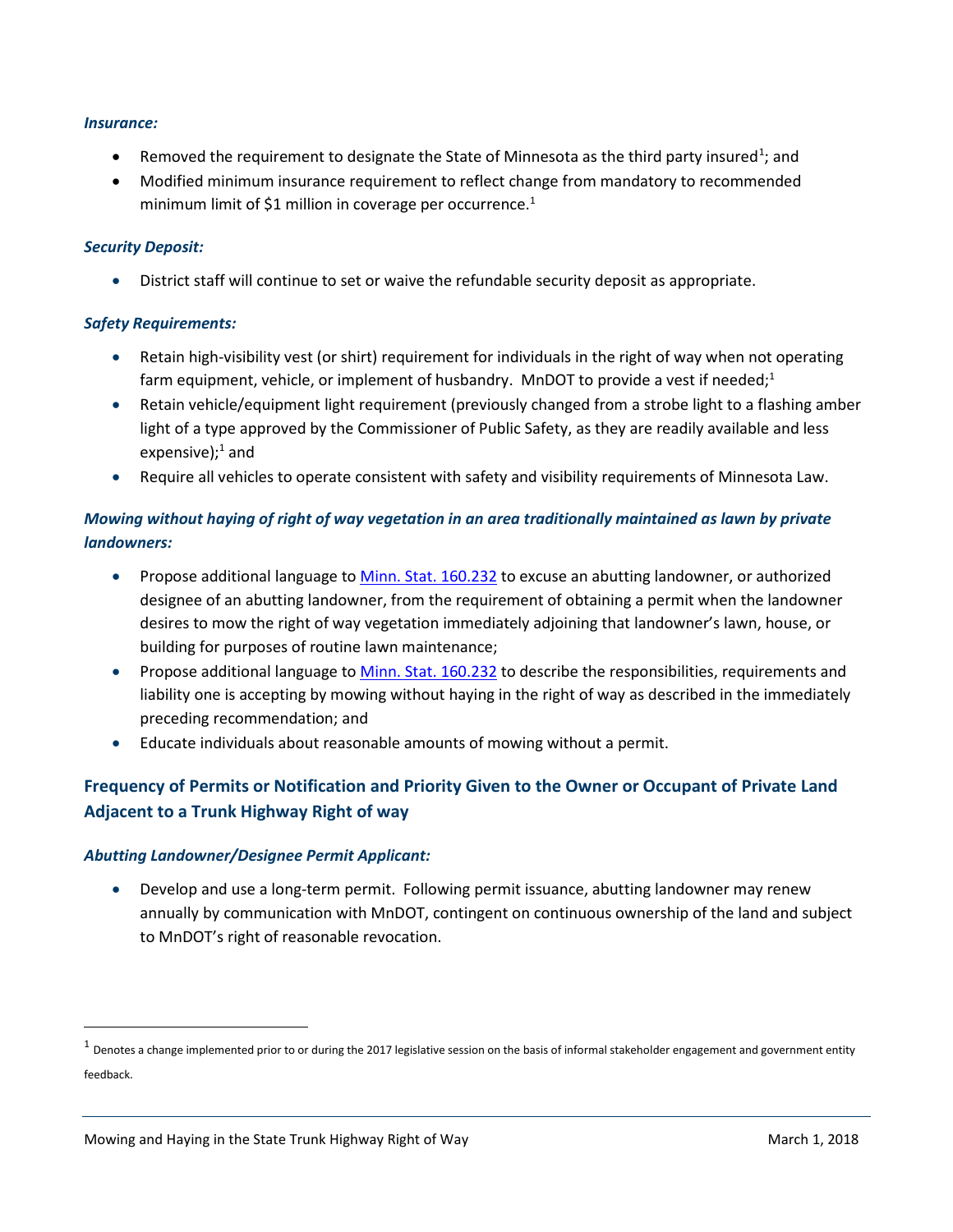- Abutting landowners can apply before March  $1<sup>st</sup>$  to have priority<sup>[2](#page-3-0)</sup>; and
- An abutting landowner's designee may receive the long-term permit provided to abutting landowners, subject to receipt of approval by the abutting landowner and review and approval of district office staff. The abutting landowner may withdraw designation, which will cancel an existing permit between MnDOT and a designee, by notifying MnDOT.

## *Non-abutting Landowner Permit Applicant Without "Designee" Status:*

- Require an annual permit for non-abutting landowner permit applicants without "designee" status; and
- Consider applications after March  $1<sup>st</sup>$  on a first come, first served basis.

# **Determination of Authority to Mow or Hay Trunk Highway Right of way in which Adjacent Land is Under the Jurisdiction of the State or a Political Subdivision**

MnDOT is entrusted with management of trunk highway right of way through statutory and case law, including right of way adjacent to land under the jurisdiction of the State of Minnesota or a political subdivision.

Currently, MnDOT is engaged in collaborative relationships, memorialized in partnership or other agreements, with state entities and political subdivisions that have jurisdiction over lands adjacent to right of way. These collaborative relationships provide opportunity for communication and resource efficiency. MnDOT recognizes the value of these collaborative relationships and will continue to work with governmental entities in this manner.

## **Recognition of Differences in the Abundance of Wildlife Habitat Based on Geographic Distribution throughout the State**

MnDOT explored with the stakeholder group the idea of proposing date changes allowed for mowing by region. MnDOT reached out to the Minnesota Department of Natural Resources to provide information regarding differences in wildlife habitat across Minnesota. The DNR provided maps of public land percentage per county, the Minnesota Prairie Conservation Plan, and Grassland Habitat Changes in Western and Southwestern Minnesota 2007-present. MnDOT created maps based on data supplied by Journey North on spring and fall monarch butterfly sightings in Minnesota by citizen reporters.

In addition to these maps, the group looked at other existing statewide rules base upon geographic regions in Minnesota, such as DNR ice fishing shelter removal dates, DNR ecological provinces, USDA plant hardiness zone, Minnesota Department of Agriculture AgroEcoregions, Minnesota State Climatology Office spring frost-free dates, Road Weight Restriction Zones and MnDOT districts. Interstate and U.S. highways were included on these maps as reference and to see if a highway or group of highways formed a logical break.

<span id="page-3-0"></span> $<sup>2</sup>$  Denotes a change implemented prior to or during the 2017 legislative session on the basis of informal stakeholder engagement and government entity</sup> feedback.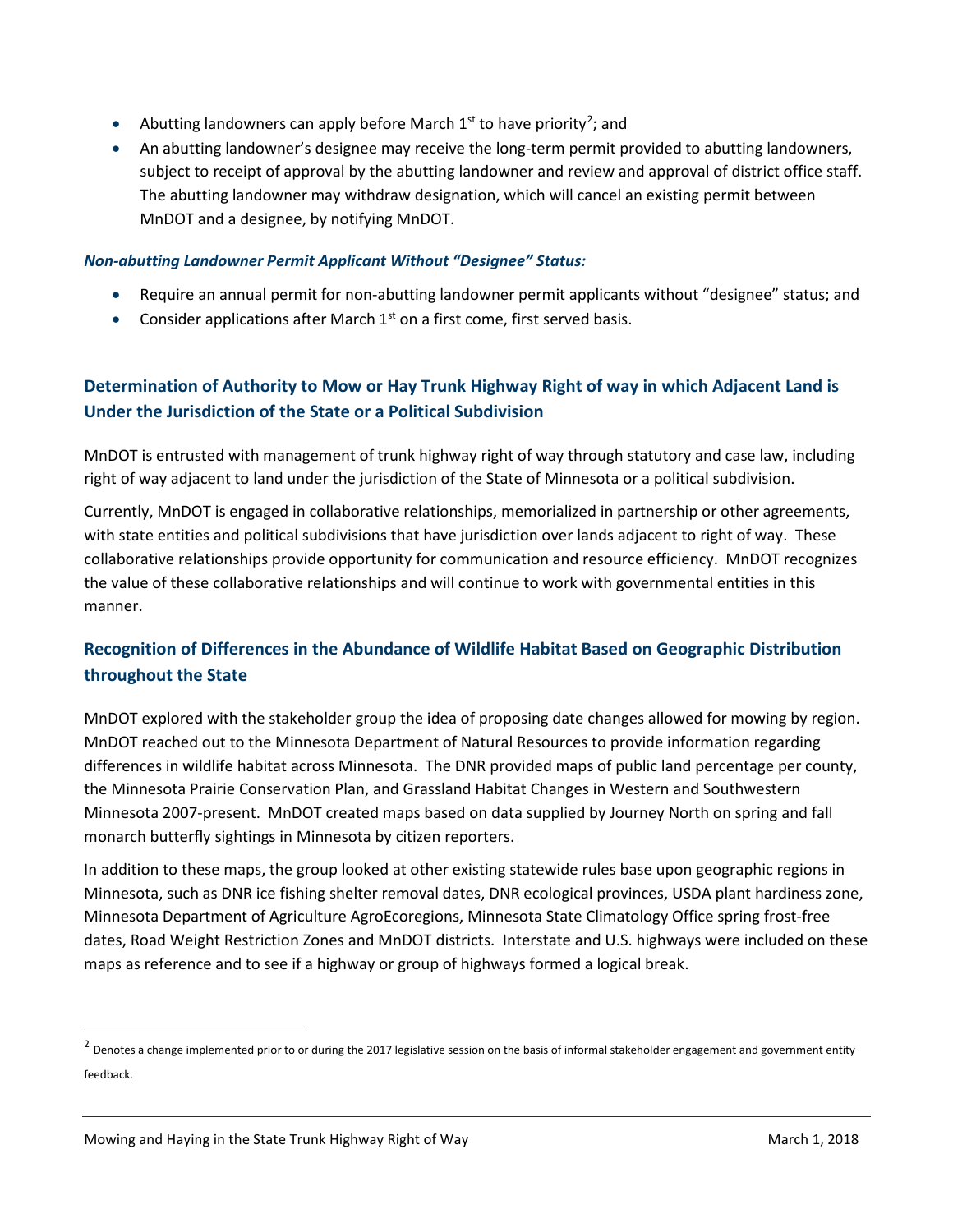It was determined by the stakeholder group that the information provided by MnDOT, DNR, MDA and Journey North did not provide logical geographic break lines for mowing regions in Minnesota.

## **Other Discussion Points**

*Environmental Stewardship Right of way Opportunities:* The Department of Natural Resources and MnDOT joint Roadsides for Wildlife program and MnDOT's highway sponsorship program both provide a vehicle for individuals and businesses to practice environmental stewardship in the right of way. The Roadsides for Wildlife program is established and the highway sponsorship program is in development.

*Requirement for having Permit On Hand while Mowing and Haying in the Right of way:* Since special provisions as part of permitting are necessary for permittees' awareness, MnDOT will continue to require the permit to be on hand during these operations, but will now allow for that to be in electronic form in lieu of a paper copy.

*Flush Bars:* DNR staff clarified this is not a major benefit to wildlife, as tractors move too quickly for wildlife to get out of the way and farmers are unable to stop abruptly to avoid nests, etc. The group determined this would be a potential recommendation item for the Roadsides for Wildlife program.

*Phased Implementation of the Permit System:* MnDOT will provide educational communication explaining these changes to the permit process and phasing implementation of the permit system.

## **Recommended Legislative Proposals or Resulting Permit Process Changes**

Based on stakeholder group discussion and public engagement, MnDOT proposes the following additional legislative proposals and permit process changes.

- Propose revision o[f Minn. Stat. 160.232, subd. \(b\)](https://www.revisor.mn.gov/statutes/?id=160.232) from allowing mowing on "the first eight feet away from the road surface, or shoulder…" to authorizing mowing of "one standard swath" in order to accommodate modern mowing equipment.
- Propose revision o[f Minn. Stat. 160.232, subd. \(c\)](https://www.revisor.mn.gov/statutes/?id=160.232) to remove the language establishing the restriction that right of way "may not be mowed to a height of less than 12 inches" and replace it with a restriction that right of way "may not be mowed to a height of less than what is deemed an appropriate length as determined by the Commissioner of Transportation."
- Propose amendment t[o Minn. Stat. 160.232](https://www.revisor.mn.gov/statutes/?id=160.232) in order to: 1) allow an abutting landowner, or an abutting landowner's designee, to mow right of way vegetation immediately adjacent to the landowner's grass lawn, house or other building without a permit solely for the purpose of routine lawn maintenance; and 2) define responsibilities, requirements and liabilities associated with engaging in activities in the right of way without a permit and inform an abutting landowner or designee of same.